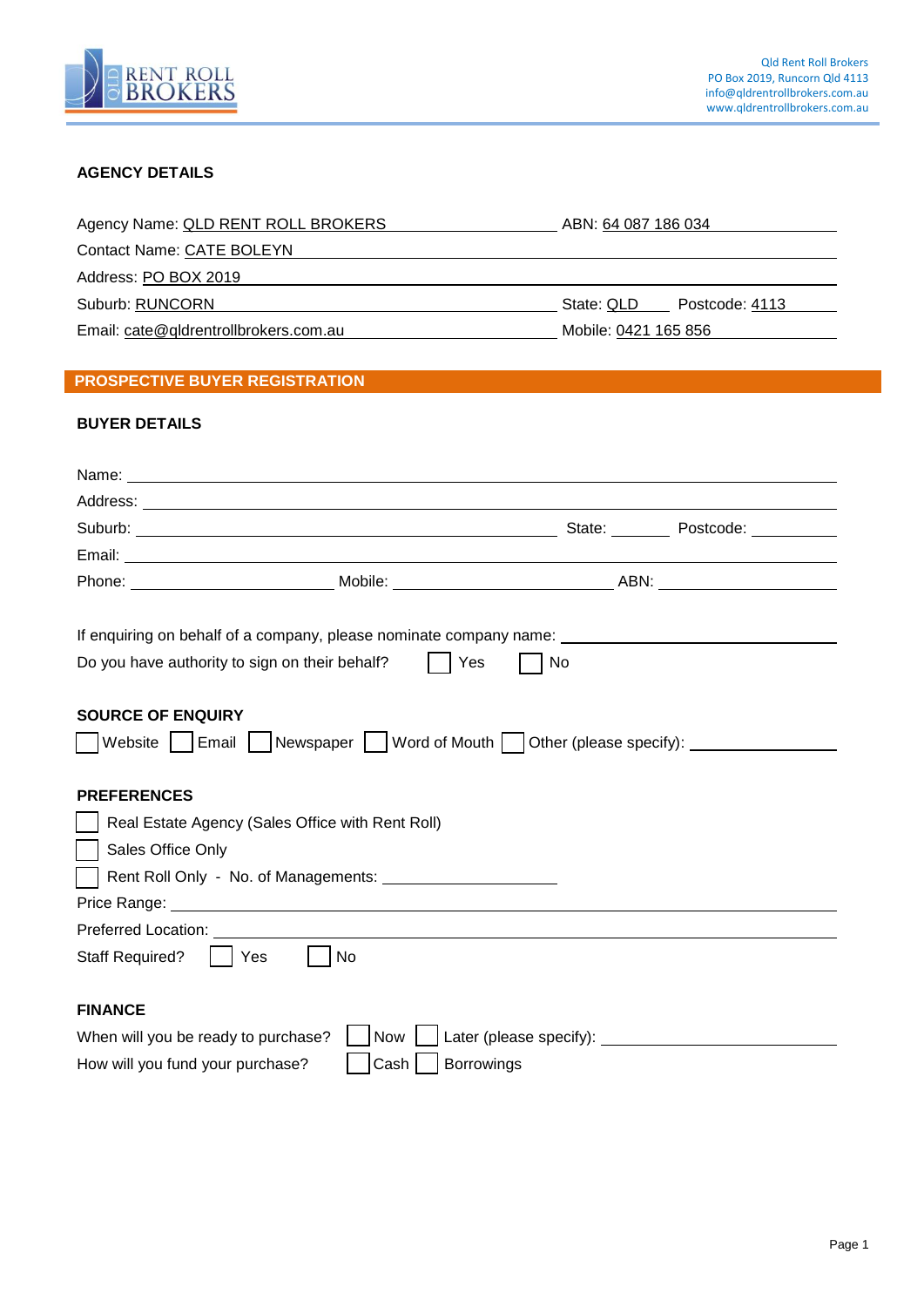

#### **ANY OTHER INFORMATION**

### **DISCLAIMER AND CONFIDENTIALITY AGREEMENT**

I/We, being the person/people names in the Schedule set out above, acknowledge that I/we are prospective buyer(s) of a business and acknowledge and agree as follows:

- Any materials supplied by Sellers relating to the business may include:
	- non-verified and non-audited trading results and/or profit and loss reports;

 related industry's averaged and/or approximate costs/expenses and projected trading estimation. All information supplied is my/our responsibility to verify and confirm, and I/we agree not to hold the Agent and/or its salespersons and authorised personnel responsible for its accuracy, liability, or loss suffered by me/us in relation to the information contained in any business profile.

- Business profiles and materials and all things connected and related to any business are confidential, and I/we agree not to disclose them to any other person except my/our legal, accounting, financial advisers and bankers, but then only on the basis that they have agreed to keep the information confidential.
- I/We agree not to disclose or to use information or contacts provided to us or other parties who may become competitors.
- All inspections of businesses are to be by an appointment arranged and organised through the Agent only, and I/we agree not to attempt to inspect any business or the premises upon which any business is carried on or to contact any Seller or their employees directly other than through and with the Agent.
- I/We understand that the Agent and/or its personnel are not investment or financial advisors. Their role in this matter is to simply relay information of any business in question, as provided by any Seller in their capacity as a representative of the Seller.
- I/We understand the Agent does not:
	- investigate the truth or accuracy of the information given to me/us nor go through any due diligence process in relation to it;
	- make any professional or other judgement about the materials supplied by any Seller;
	- assess the truth or accuracy of the information provided to me/us by any Seller.
- I/We agree to respect and safeguard the privacy of any Seller by returning the business profiles, and any related material to the Agent, and destroying copies if I/we do not proceed to purchase any business.
- I/We agree to advise the Agent immediately that I/we have been previously introduced to the same business by another agent.

I/We agree to be included on the Agent's client/customer database  $\Box$  Yes  $\Box$  No

I/We acknowledge that I/we agree to the above conditions and agree to be bound by them.